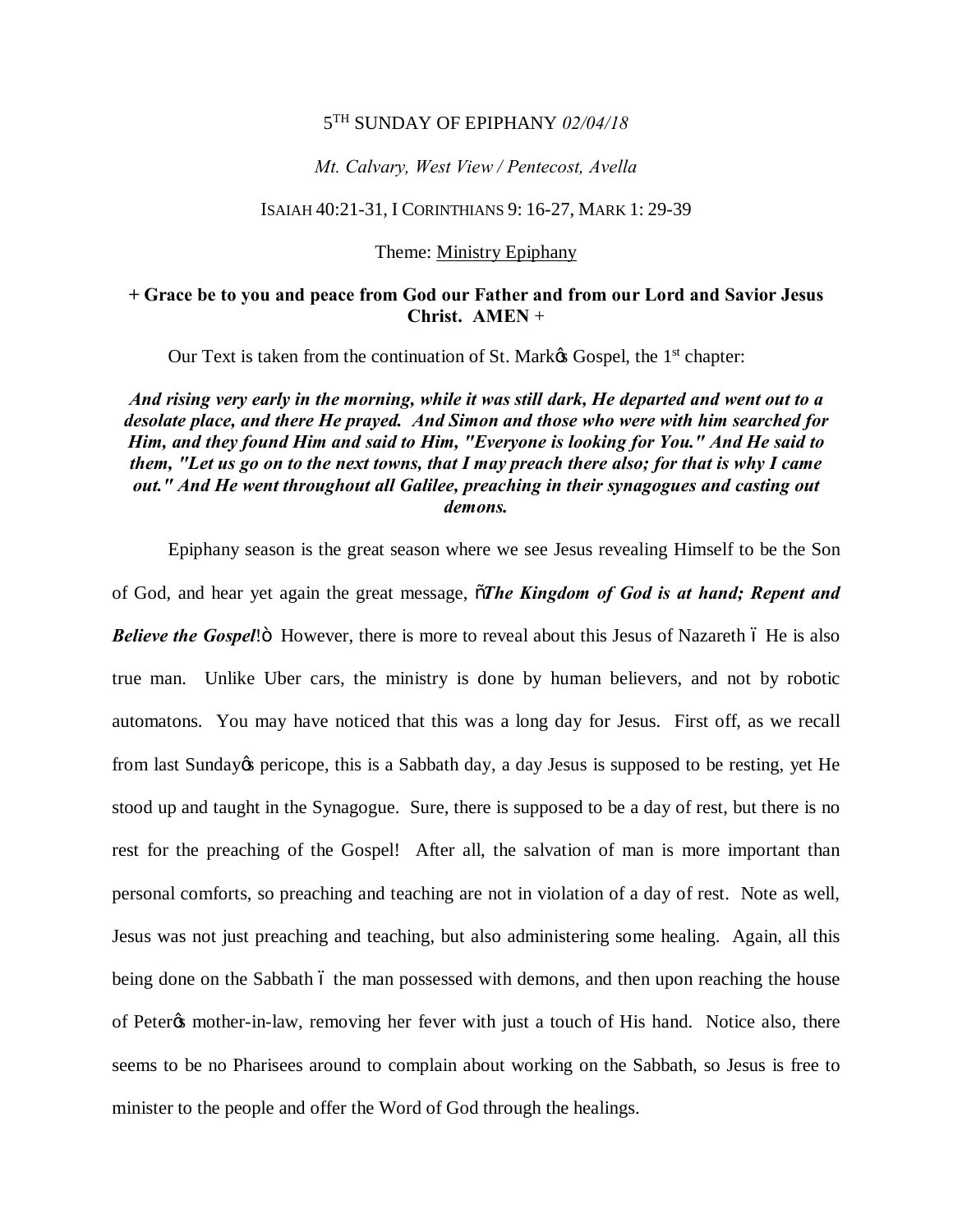Having accomplished all up to this point, we rejoice that Jesus can take a moment and relax with the disciples and their family, perhaps even a little more light-hearted instruction of answering some questions here and there, for the preacher to work is never done. Yet upon night fall, when the Sabbath is over, the people come disrupting the Teacher, demanding that He heal their sick, their infirm, their family members riddled with diseases. Perhaps this is one reason why Jesus demanded the demons to be quiet 6 He needs His rest! After all, everybody needs a time to relax and recharge, and Jesus as true man is no different. Yet, there is something more to Jesus of desire for the demons to be silent 6 so Jesus could get the message out without distractions. It is a great fear that the people would be more attuned to the need for miracles, rather than hearing the message of repentance for Salvation. Yet, the people arrive. There are needs being brought to Jesus, and He willingly heals the infirmities of all before Him 6 He missed not a one. Tired as He is, the message needs to be preached  $\acute{o}$  even if nobody is there because of the message, the message will be preached.

So, Jesus, in the middle of the night, after finishing His last miracle of healing, goes away to a desolate place; a place that He has not been to before. In Luke we are informed that His most popular place to pray is the Mount of Olives, otherwise called Gethsemane, but that is later in the ministry. Today, Jesus goes off on His own to a solitary place to meditate, rest, and communicate with the Father through prayer. The last time Jesus went to a desolate place, well, He was met with the devil and had to endure 40 days and 40 nights of temptations. What, pray tell, is Jesus enduring here? Well, to me it is quite clear that Jesus is trying to get the ministry centered upon the right reason 6 to preach and teach the Gospel, not be some traveling medexpress. In my humble opinion, the sad thing we have in this text is that Simon went out and hunted Jesus down. Hunted Him, he did; this tells me much. Jesus went away to *not* be found,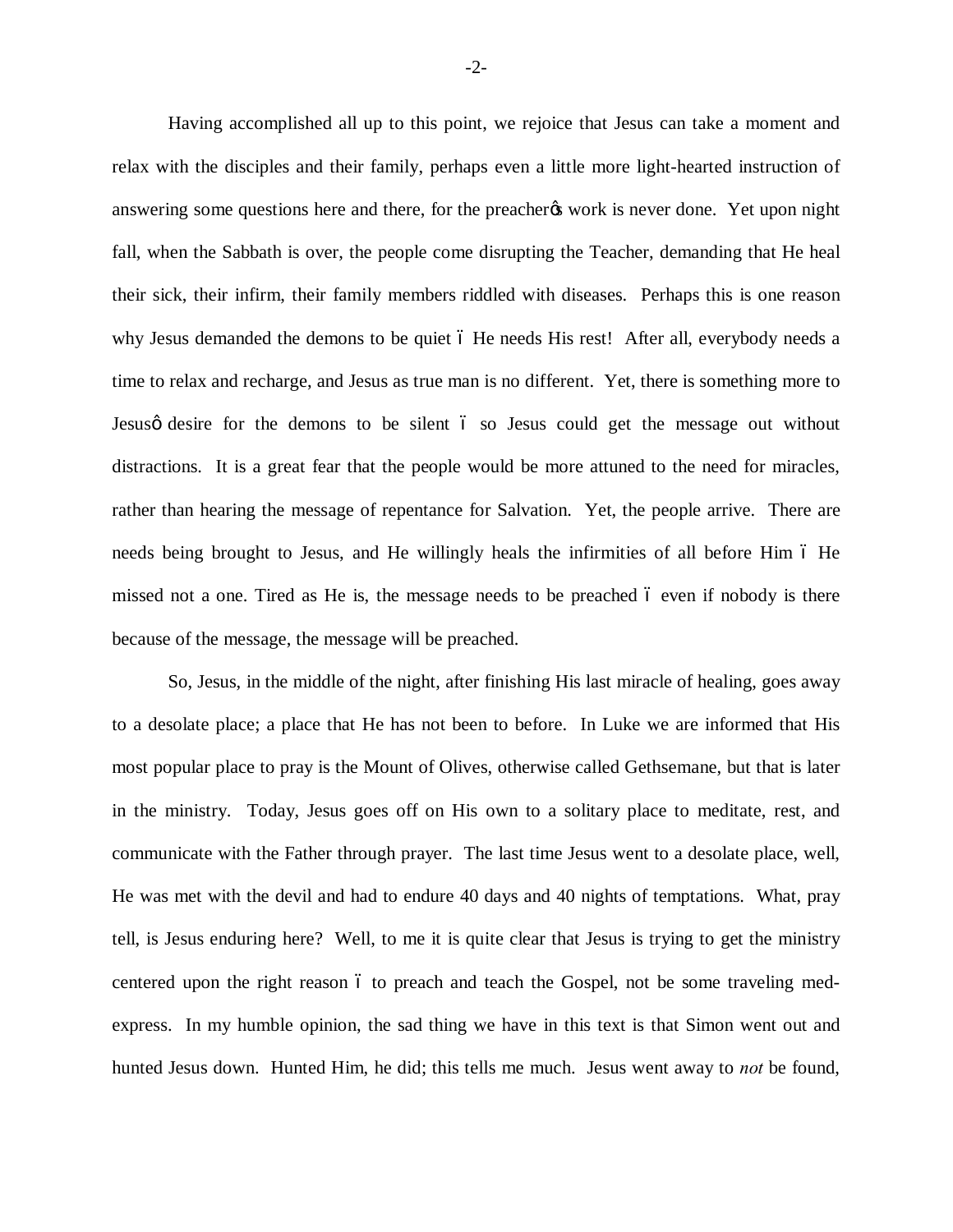He wanted His alone time to be with the Father and honor the Commandments, as He is to do to win for us our salvation. He also did not bring the disciples along because they are to be resting as well with their own meditations and sound sleep. Yet, they went searching for Jesus, possibly at the behest of the crowd looking for Him. They went so they would not have to deal with the overwhelming crowd. I can hear them say,  $\delta$ Look at the great crowd! Let us go find Jesus so He can deal with them!ö

Upon finding Jesus, the disciples inform Jesus that  $\delta$ *Everyone is looking for You*.<sup>5</sup> So, what is Jesus to do? I guess it depends on *why* everyone is looking for Him. If they are looking for Jesus so that they can learn more about the kingdom of Heaven, I seriously doubt He would leave, for, as He responds to the disciples,  $\tilde{o}$ *Let us go on to the next towns, that I may preach there also; for that is why I came out*.<sup>"</sup> He came to preach and to teach; He came that man may repent and believe the Gospel; He came to save us from our sins, but He cannot do any of this, if the people are only looking for miracles, and not the Word.

How many people have you known, or simply heard about, that have fallen away from the faith because they expected a  $\tilde{\text{om}}$  and did not get it? I myself have heard of such things, but I have not had the pleasure of conversing with such a person. It seems to me the problem is not that the miracle was denied, for many times God does not grant what we want. We are sinful human beings and are totally prone to desires that are certainly not beneficial to us. Yet, God tells us to ask for anything in His Name and it will be answered! This is not a problem, we can ask for everything, our Lord will only give us what we truly need. So, the problem of people who have fallen away because they asked and did not get is not in the fault of the asking. The problem is in the person asking not having a faith grounded in the Word of God.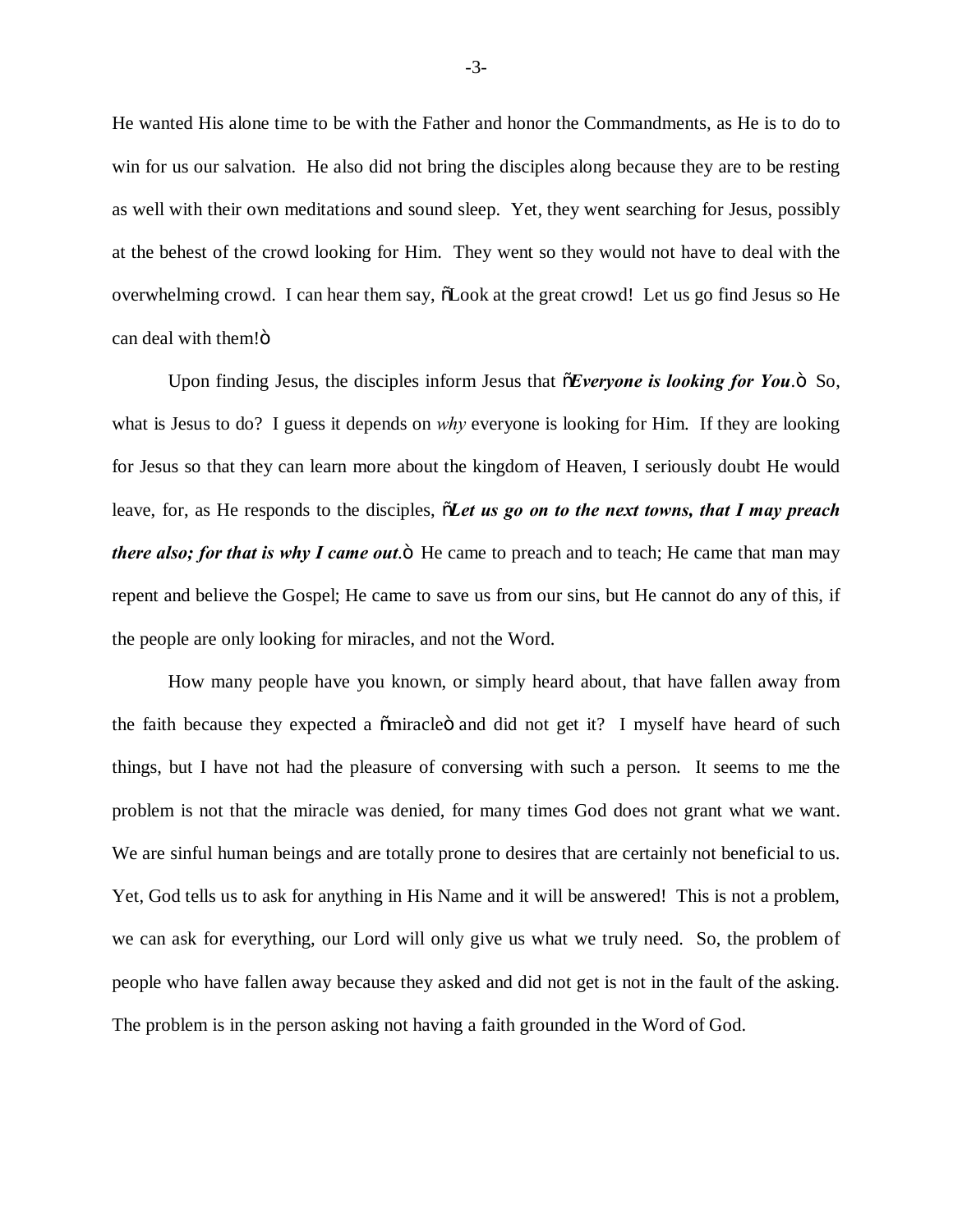Jesus came to preach and to teach the Good news about why He came 6 to save you from your sins. The miracles were to point to Jesus as the Messiah Who has come so you can stop looking. If this were not enough, then recall the Baptism of Jesus where the Father expressly declares,  $\tilde{o}$ *This is My Beloved Son, with Him I Am well pleased.* $\ddot{o}$  Indeed, even of old, the people needed to hear that wonderful Word of God! Isaiah in our Old Testament reading today reminds us that if we have only known, that if we had just listened to God, then we would know that He is *the everlasting God, the Creator of the ends of the earth*. If we would just place our faith and trust in Him, repent and believe that He is Almighty God able to save, then we would be restored to our former glory, renewed in strength. Indeed, His promise endures today that those who repent and turn to Him,  $\tilde{o}$ *they shall mount up with wings like eagles, they shall run and not be weary, they shall walk and not faint*. Nany have construed that this is a promise to all that just call themselves Christian, therefore, they conclude, when they do grow weary and faint, then God has forsaken them. But the truth of the matter is, God restores the humble, the meek, the downtrodden, all people that place their whole faith in Him, and when confessing their sins, they are covered in the blood shed from the cross of Calvary, forgiven of all sins, and are restored to newness of life, by faith alone. You are so restored this day, in confessing your sins you are able to rise up forgiven, go forth to preach the gospel that has restored you. Your baptism has now saved you so trust in Him above all things and share this great news with all you meet!

This is what Paul is getting at when he encourages you to also preach the Gospel free of charge. We do not impose ourselves upon others, nor do we expect people to be fully able to comprehend the *genus magestaticum* before they are worthy of hearing God& Word. We meet people where they are and bring them along in the increase of knowledge of God. All things to all people means we want all people to hear the Gospel and believe. So, if we want to reach the